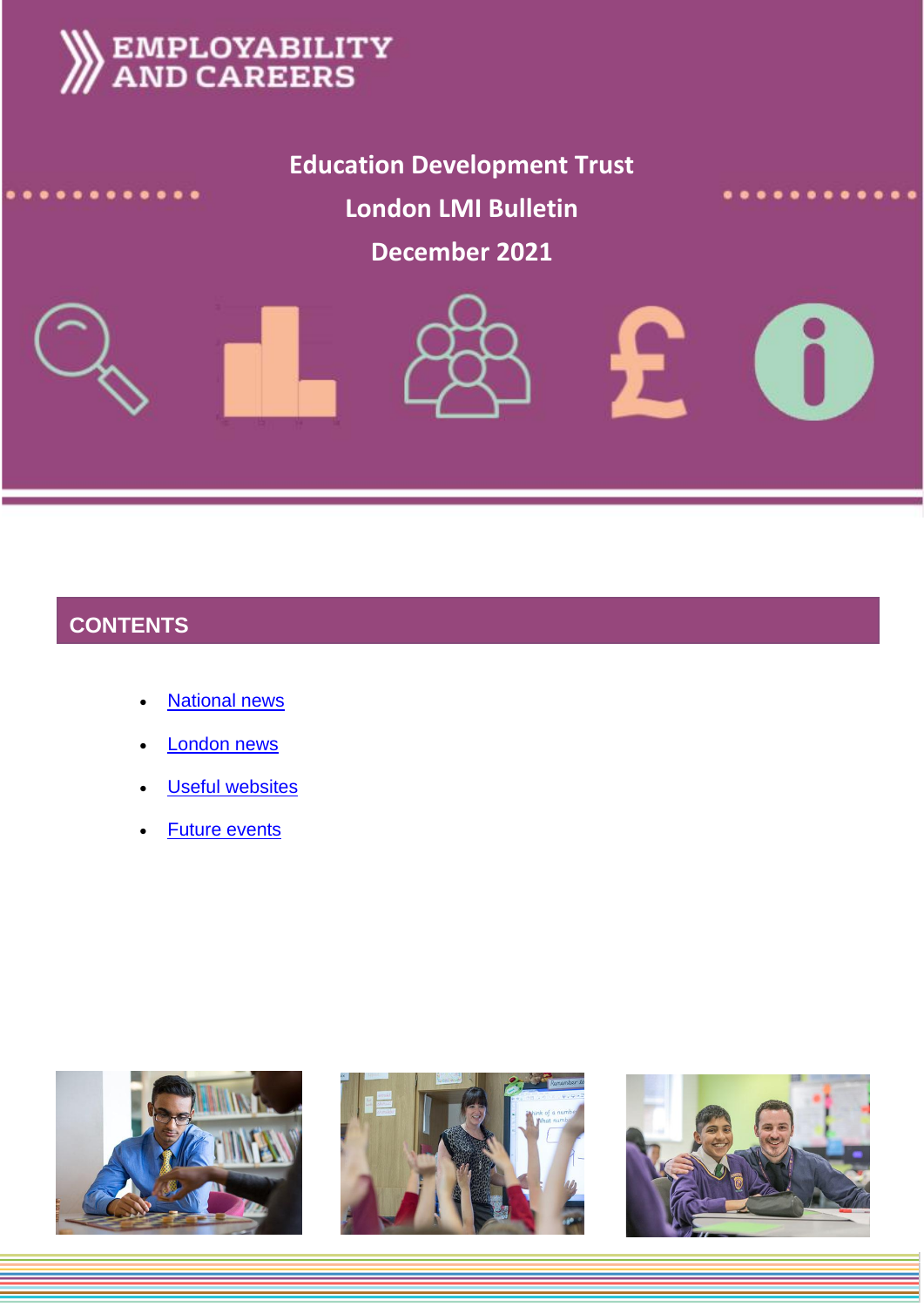# <span id="page-1-0"></span>**NATIONAL NEWS**

#### **[Rise in National Living](https://www.bbc.co.uk/news/business-59038076) Wage**

Good news for workers on the minimum wage in that a pay rise from next April will see the hourly rate increase from £8.91 to £9.50 per hour. The 6.6% increase in the minimum pay rate is for those aged over 23.

Other rates will also increase from 1<sup>st</sup> April as per the table below:

National Living Wage for over-23s: From £8.91 to £9.50 an hour

National Minimum Wage for those aged 21-22: From £8.36 to £9.18

National Minimum Wage for 18-20 year olds: From £6.56 to £6.83

National Minimum Wage for under-18s: From £4.62 to £4.81

The Apprenticeship Rate: From £4.30 to £4.81

The apprentice rate will see the biggest rise of 51p, followed by the minimum wage rates for 21 - 22 year olds which will rise by 9.8%. People aged 23 and over will also see their hourly pay rising to £9.50. As a result, the apprentice rate will be equivalent to the minimum wage for 16-17year-olds, while the difference between the national living wage and the minimum wage for 21 - 22 year olds will narrow.

#### **[Pret a Manger expansion plans](https://www.business-live.co.uk/retail-consumer/pret-manger-open-200-more-21639826)**

Restaurant chain Pret a Manger have announced they are to open 200 new restaurants across the UK over the next two years.

#### **Multiply – [Basic Numeracy upskilling announcement](https://www.fenews.co.uk/press-releases/78758-new-560-million-multiply-programme-to-be-launched-providing-personalised-maths-coaching-for-up-to-half-a-million-people-across-the-uk)**

The government have announced the launching of personalised maths coaching to improve the maths of thousands of adults across the UK. With over eight million adults in England with low numeracy skills, Multiply is aimed at improving basic numeracy skills through free personal tutoring, digital training and flexible courses.





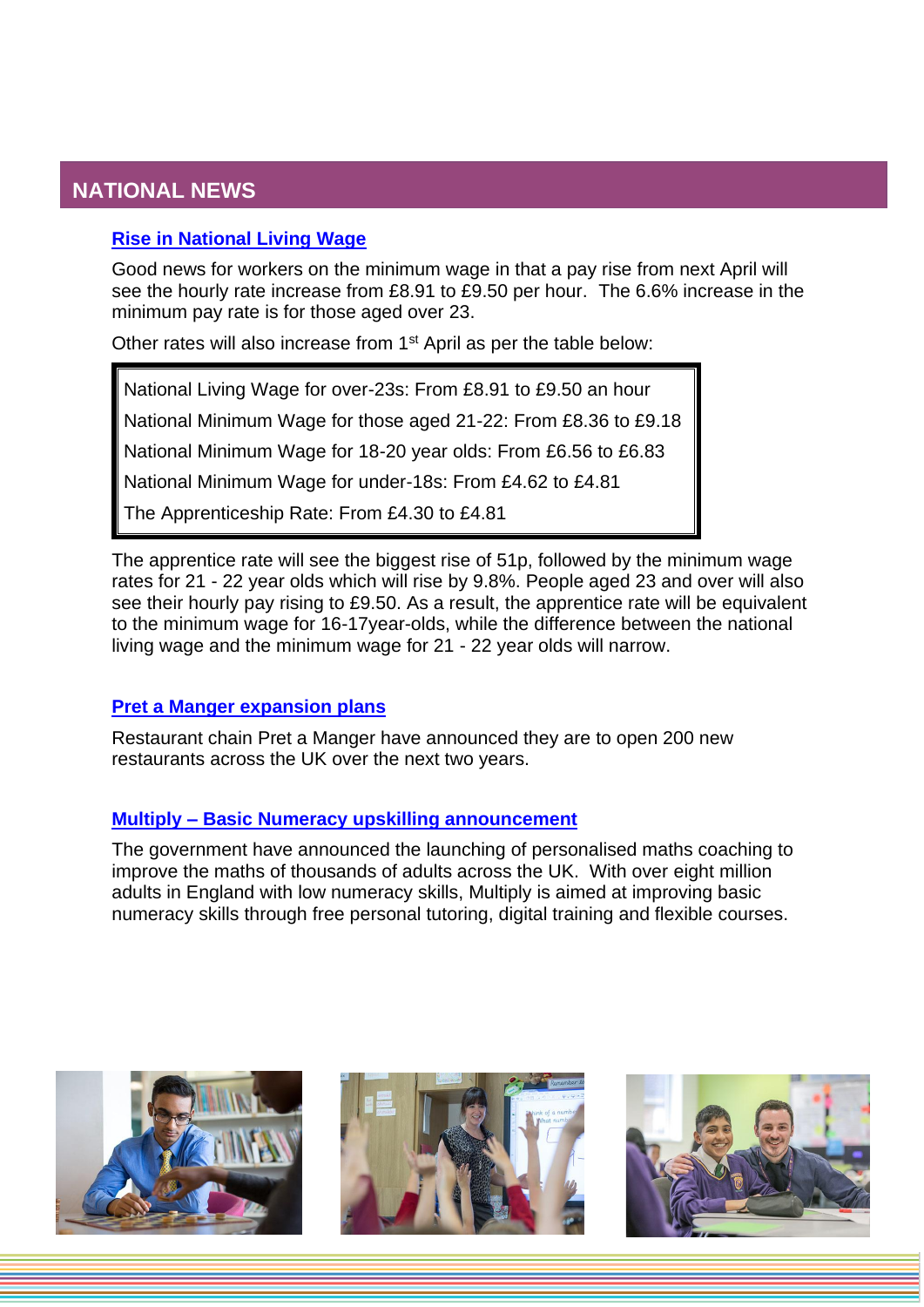#### **[A career in the music industry](https://www.ukmusic.org/education-skills/uk-music-careers-information-pack/)**

UK music industry has created a [resource pack](https://www.ukmusic.org/education-skills/uk-music-careers-information-pack/) to help people who wish to work in the music industry. This is a comprehensive resource, packed with information on accessing potential career paths within the industry.

#### **[HGV licence bootcamps](https://www.gov.uk/government/publications/find-a-skills-bootcamp/list-of-skills-bootcamps)**

In order to cope with the demand for HGV Drivers the Government have sent up bootcamps to enable people to train for their Cat C or Cat C&E licence, which is required to drive vehicles weighing over 3,500kg. To find a list of participants in the scheme so far visit this [link.](https://www.gov.uk/government/publications/find-a-skills-bootcamp/list-of-skills-bootcamps)

#### **[Job creation with Tree planning projects](https://www.gov.uk/government/news/extra-funding-to-create-jobs-expand-woodlands-and-protect-trees)**

A 'Trees Call to Action Fund' as been set up offering grants to projects across England to create woodlands and create jobs.

#### **[Hospitality staff required by Hilton hotels](https://www.boutiquehotelier.com/hilton-to-recruit-almost-2000-roles-nationwide-in-preparation-for-christmas-events-rush/)**

1,900 new hospitality staff are being sought by Hilton Hotels including 600 temporary roles and 1,300 permanent vacancies.

#### **[Emirates airline are recruiting](https://gulfnews.com/business/aviation/dubais-emirates-airline-to-take-in-6000-operational-staff-including-pilots-1.1635155664993)**

Emirates airline plans recruit more than 6,000 staff over the next six months including additional pilots, cabin crew, engineering specialists and ground staff. The recruitment drive includes a requirement for 600 qualified pilots interested in joining the global airline's Flight Operations team based in Dubai. Emirates also aims to reinforce its engineering team, by hiring 1,200 technical staff, comprising aircraft engineers and engineering support staff, to be based in Dubai and outstations.

#### **[Fourth year for NHS recruitment drive](https://www.nursingtimes.net/news/workforce/nhs-england-launches-fourth-annual-nurse-recruitment-campaign-21-10-2021/)**

The NHS have launched a recruitment drive for careers in nursing, allied health professional and healthcare support worker roles.





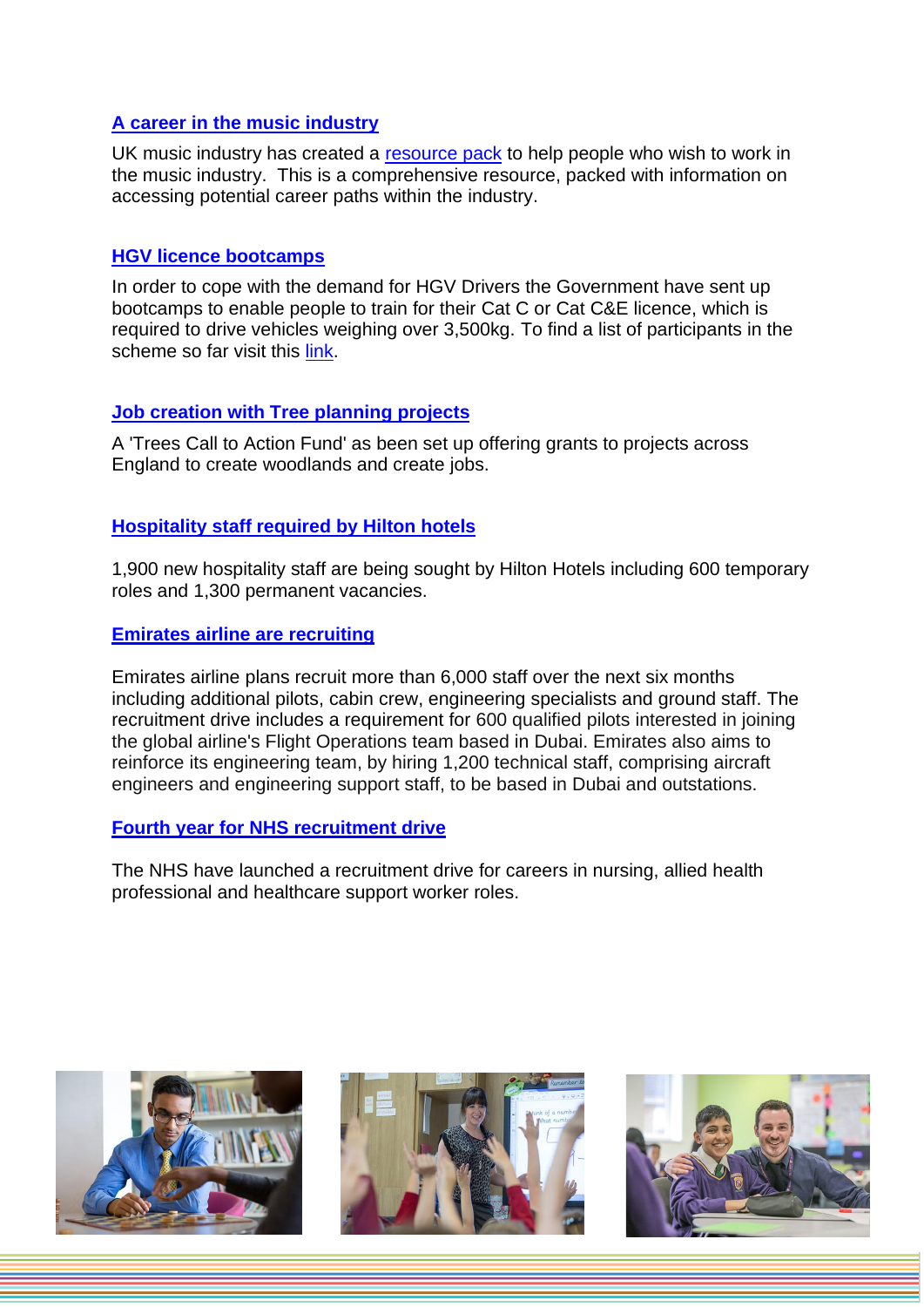#### **[Engineers need to turn UK heating systems green](https://www.business-live.co.uk/technology/british-gas-boss-uk-needs-22042742)**

40,000 new engineers are needed to ensure the country's heating systems turn green according to British Gas parent company Centrica. The company are creating 3,500 engineering apprenticeships over the next ten years.

#### **[Latest employment statistics for disabled people](https://www.gov.uk/government/statistics/the-employment-of-disabled-people-2021/the-employment-of-disabled-people-2021)**

The latest statistics for the employment of working-age disabled people have been published by the Office of National Statistics. For the main points please click on the [link.](https://www.gov.uk/government/statistics/the-employment-of-disabled-people-2021/the-employment-of-disabled-people-2021)

#### **[Rolls-Royce to create jobs with Nuclear reactors for electricity production](https://www.bbc.co.uk/news/business-59212983)**

As COP 26 seeks a resolution to climate change the UK government has announced funding for Rolls-Royce to enable the creation of the Rolls-Royce Small Modular Reactor (SMR) business. It is hoped the new company could create up to 40,000 jobs by 2050, across the UK, in providing up to 16 reactors for electricity production.

#### **[Occupations in demand](https://www.bbc.co.uk/news/business-59251982)**

According to the latest statistics from the Recruitment and Employment Confederation (REC) there is a high demand for Driving Instructors, Prison Officers and Forklift Truck Drivers.

#### **[Labour Market information from the Office of National Statistics](https://www.ons.gov.uk/employmentandlabourmarket/peopleinwork/employmentandemployeetypes/bulletins/uklabourmarket/november2021#main-points)**

The number of job vacancies in August to October 2021 continued to rise to a new record of 1,172,000, an increase of 388,000 from the pre-coronavirus pandemic January to March 2020 level, with 15 of the 18 industry sectors showing record highs. Both single month vacancies and Adzuna's online job advert estimates reached record levels of vacancy numbers in October 2021.

#### **[Lidl highest paying supermarket](https://www.bbc.co.uk/news/business-59306232)**

The BBC reports on the announcement by Lidl of their intended pay rises from next March - "Entry-level wages will increase from £9.50 to £10.10 an hour outside of London and £10.85 to £11.30 within the M25 from March 2022, with colleagues earning up to £11.40 and £12.25 respectively, depending on length of service," Lidl said.





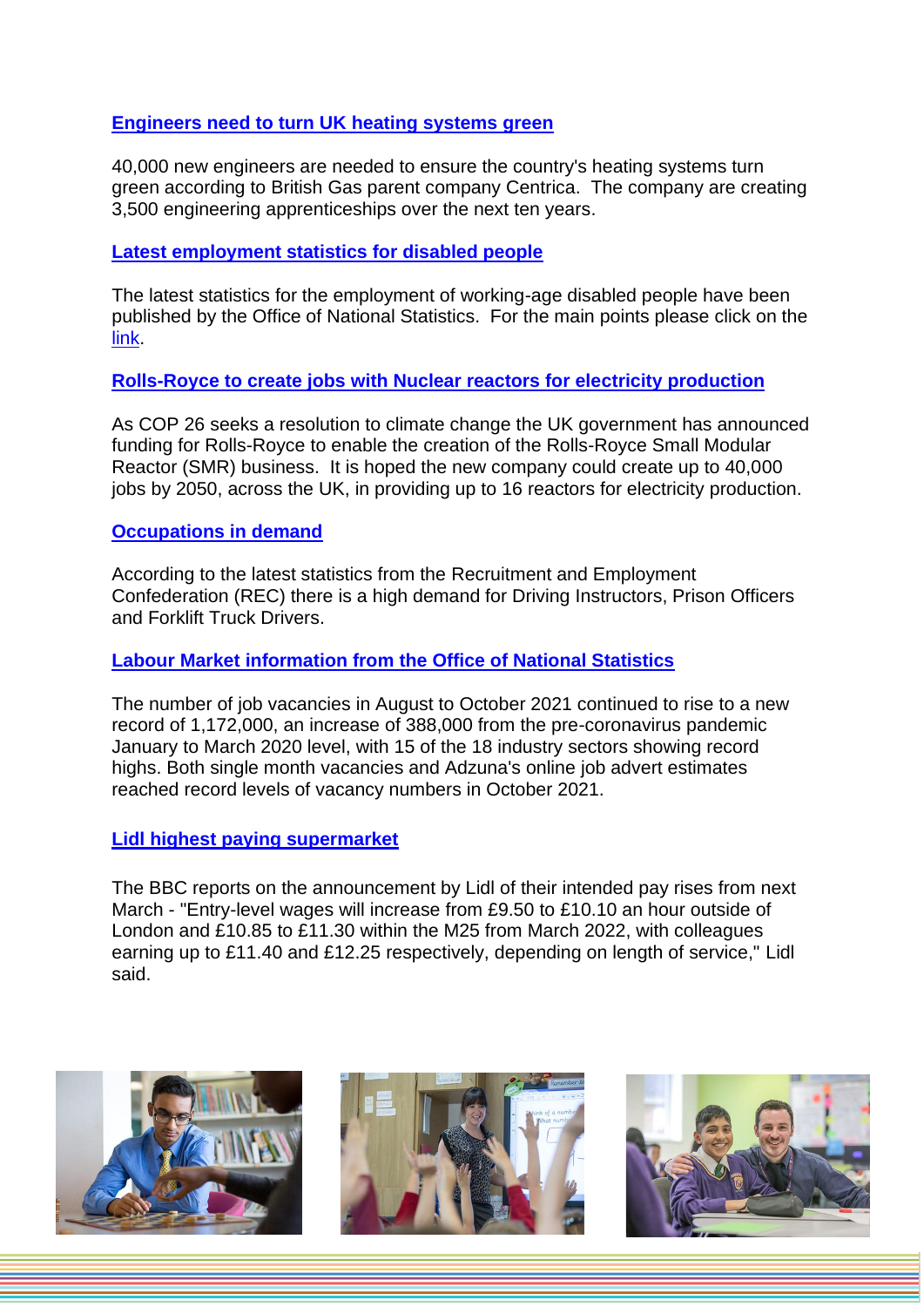#### **[Who is recruiting?](https://www.bbc.co.uk/news/explainers-53685650)**

The BBC report on the latest recruitment data from the Office of National Statistics for the quarter to October 2021 which shows the Health sector, Hospitality sector and Scientific sectors with the most vacancies. The report highlights the fact that there were 388,000 more vacancies than the period immediately prior to the pandemic (Jan - Mar 2020) with all but three sectors showing record highs.







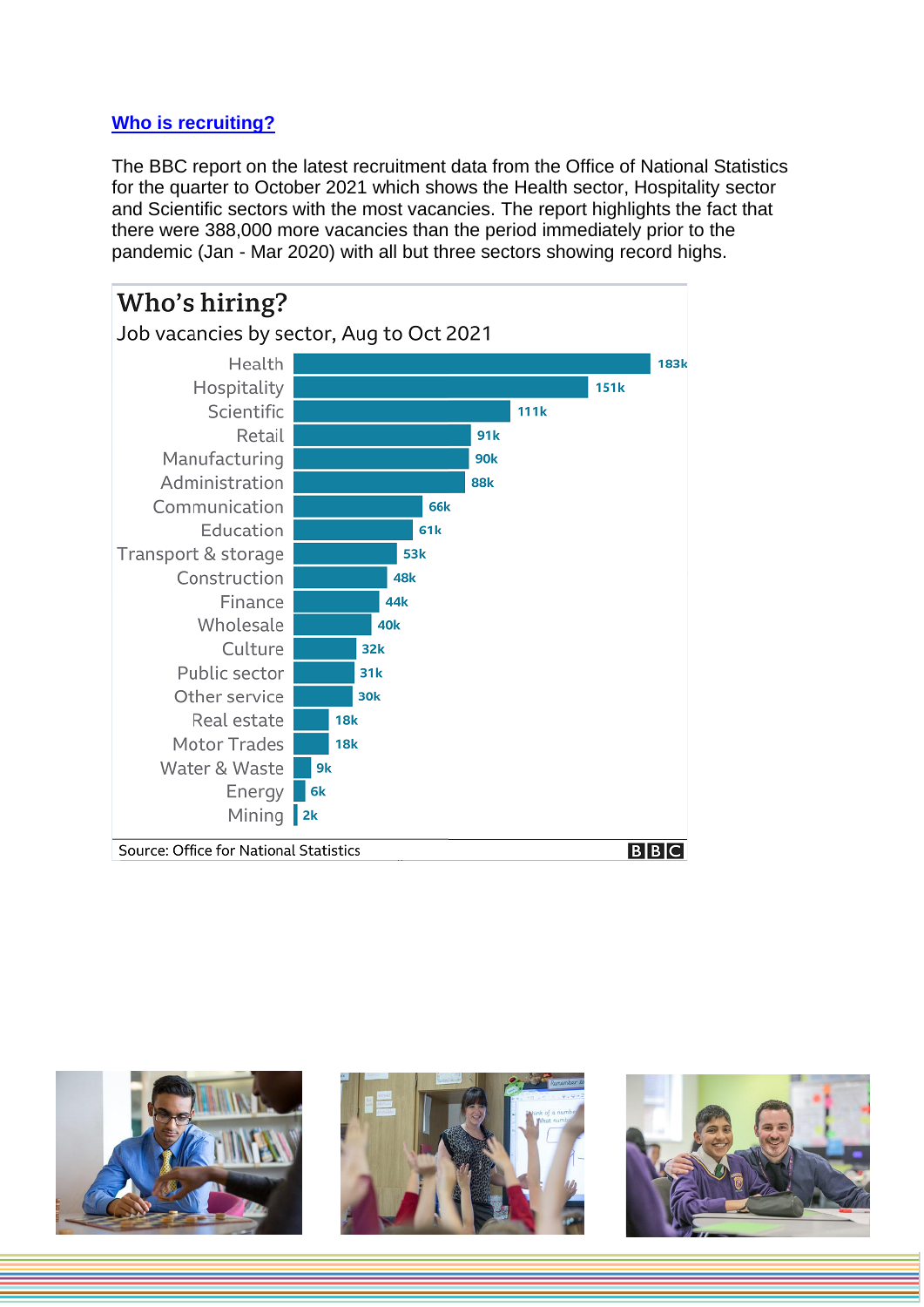## <span id="page-5-0"></span>**LONDON NEWS**

#### **[TfL are recruiting](https://www.mylondon.news/news/zone-1-news/london-underground-tfl-hiring-tube-22243181.amp?fr=operanews)**

Transport for London (TfL) are looking for Train Maintainers throughout London with a salary of £50,363 and other benefits.

#### **[Business confidence highest in London](https://londonlovesbusiness.com/london-business-confidence-remains-highest-in-the-uk/)**

Confidence in business is higher in London than anywhere else in the country according to the latest Business Barometer from Lloyds Bank. According to the report 62% of businesses in the region expect to increase their staffing levels over the next year.

#### **[Heathrow Airport recruitment drive](https://www.bdaily.co.uk/articles/2021/11/11/heathrow-to-create-600-jobs-as-transatlantic-travel-returns)**

Heathrow Airport is creating 600 jobs with the return of transatlantic travel, ahead of expected rises in passenger numbers next summer**.**

## <span id="page-5-1"></span>**USEFUL WEBSITES**

Explore different influences on career paths, new real-life career videos and practical ideas for getting back on your feet.

- [https://mailchi.mp/6a569488a568/new-inspiration-section-career-videos-and](https://protect-eu.mimecast.com/s/Fe0wCyoEgTrlWZ8cLTw4s?domain=mailchi.mp)[resilience-tips?e=45d0a17554](https://protect-eu.mimecast.com/s/Fe0wCyoEgTrlWZ8cLTw4s?domain=mailchi.mp)
- [https://icould.us9.list](https://icould.us9.list-manage.com/track/click?u=e346a6ee5519521377c501f59&id=aa07625bbf&e=45d0a17554)[manage.com/track/click?u=e346a6ee5519521377c501f59&id=aa07625bbf&e](https://icould.us9.list-manage.com/track/click?u=e346a6ee5519521377c501f59&id=aa07625bbf&e=45d0a17554) [=45d0a17554](https://icould.us9.list-manage.com/track/click?u=e346a6ee5519521377c501f59&id=aa07625bbf&e=45d0a17554)

Engineering and Computing

- <https://jobs.alionscience.com/>
- <https://www.itjobswatch.co.uk/jobs/uk/>
- <https://www.nolanrecruitment.com/>
- <https://www.precision-people.uk/engineering-recruitment>





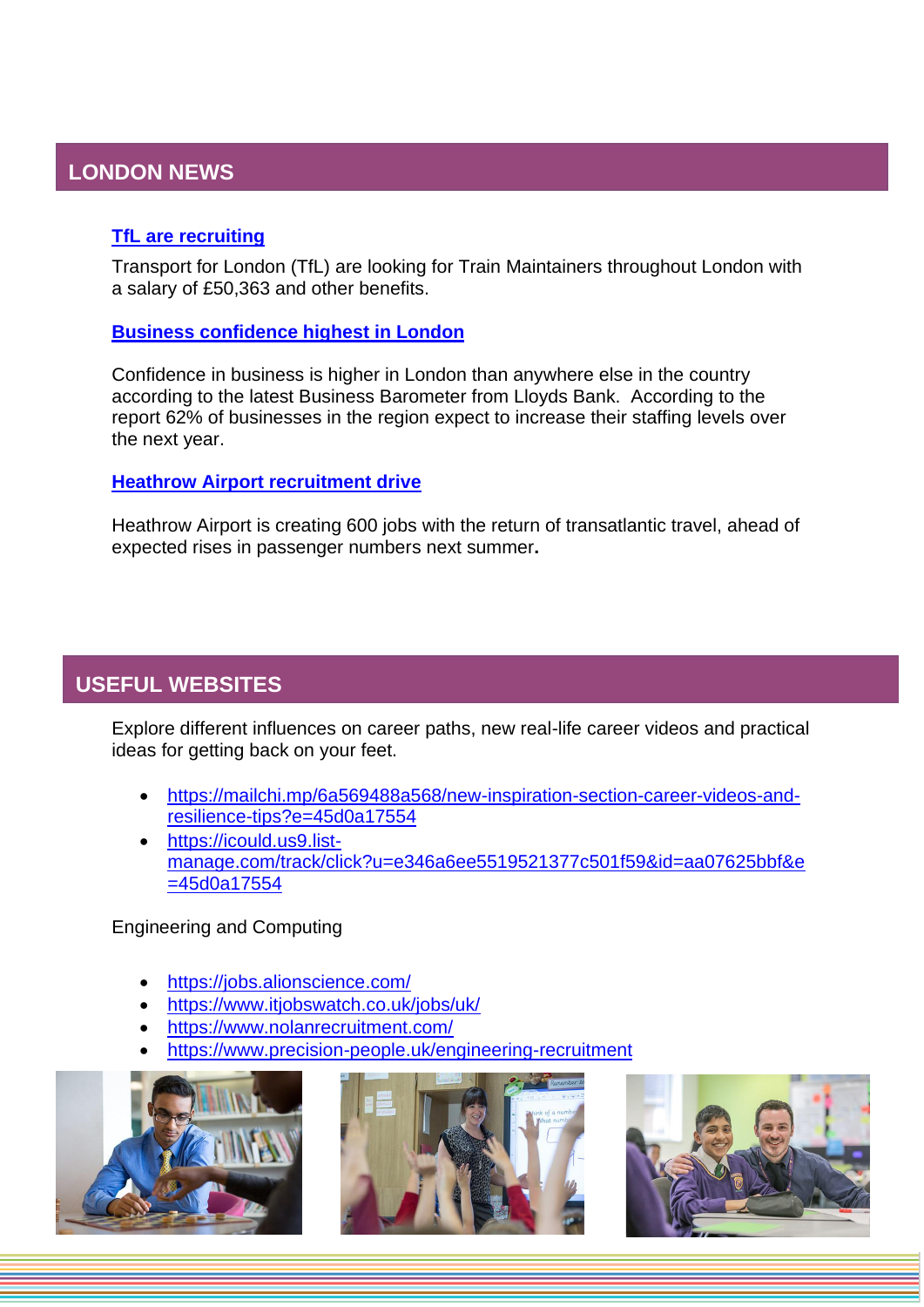- [https://www.agencycentral.co.uk/agencysearch/IT/skills/developandprogram/s](https://www.agencycentral.co.uk/agencysearch/IT/skills/developandprogram/softwaredeveloper.htm) [oftwaredeveloper.htm](https://www.agencycentral.co.uk/agencysearch/IT/skills/developandprogram/softwaredeveloper.htm)
- <https://www.groupnp.com/software-engineering-recruitment/>
- <https://www.welovesalt.com/jobs/job-industry/software-engineering/>
- <https://www.technojobs.co.uk/software-developer-jobs>
- <https://www.precision-people.uk/>

#### A career in Aviation

- [www.flying-start.org](http://www.flying-start.org/)
- <https://www.raf.mod.uk/aircadets/>
- [www.airpilots.org/scholarships-career-and-aviation/flying-start](http://www.airpilots.org/scholarships-career-and-aviation/flying-start)
- [www.questonline.co.uk/careers/career/drones-training](http://www.questonline.co.uk/careers/career/drones-training)
- <https://www.caa.co.uk/General-aviation/>

## <span id="page-6-0"></span>**FUTURE EVENTS**

- $\cdot$  6<sup>th</sup> 10<sup>th</sup> December Virtual Apprenticeship Fair [https://docs.google.com/forms/d/e/1FAIpQLSe8yFlZ7xHm5LYMkkvsOvGEis5t](https://docs.google.com/forms/d/e/1FAIpQLSe8yFlZ7xHm5LYMkkvsOvGEis5tpnTMCCpUdqjF7R4celBftQ/viewform) [pnTMCCpUdqjF7R4celBftQ/viewform](https://docs.google.com/forms/d/e/1FAIpQLSe8yFlZ7xHm5LYMkkvsOvGEis5tpnTMCCpUdqjF7R4celBftQ/viewform)
- $\bullet$   $7<sup>th</sup>$  December Understanding Higher and Technical qualifications webinar 3.30 pm [https://us02web.zoom.us/webinar/register/WN\\_UtBewJLkQhW8eKWgmUewv](https://us02web.zoom.us/webinar/register/WN_UtBewJLkQhW8eKWgmUewvg) [g](https://us02web.zoom.us/webinar/register/WN_UtBewJLkQhW8eKWgmUewvg)
- 11<sup>th</sup> January Understanding T Levels webinar 12.30 pm 1.30 pm– register at [https://us02web.zoom.us/webinar/register/WN\\_o6IWIKe1Q7SSjOuiqxDKPA](https://us02web.zoom.us/webinar/register/WN_o6IWIKe1Q7SSjOuiqxDKPA)
- 25<sup>th</sup> March 2022 Stratford Jobs Fair Old Town Hall 10.00 am 1.00 pm [https://www.eventbrite.co.uk/e/london-stratford-jobs-fair-tickets-](https://www.eventbrite.co.uk/e/london-stratford-jobs-fair-tickets-178570929457)[178570929457](https://www.eventbrite.co.uk/e/london-stratford-jobs-fair-tickets-178570929457)
- 22nd April 2022 London Jobs Fair Twickenham Stadium 10.00 am 1.00 pm - [https://www.thejobfairs.co.uk/network/jobseeker/event-guides/job](https://www.thejobfairs.co.uk/network/jobseeker/event-guides/job-fairs-in-london-twickenham)[fairs-in-london-twickenham](https://www.thejobfairs.co.uk/network/jobseeker/event-guides/job-fairs-in-london-twickenham)